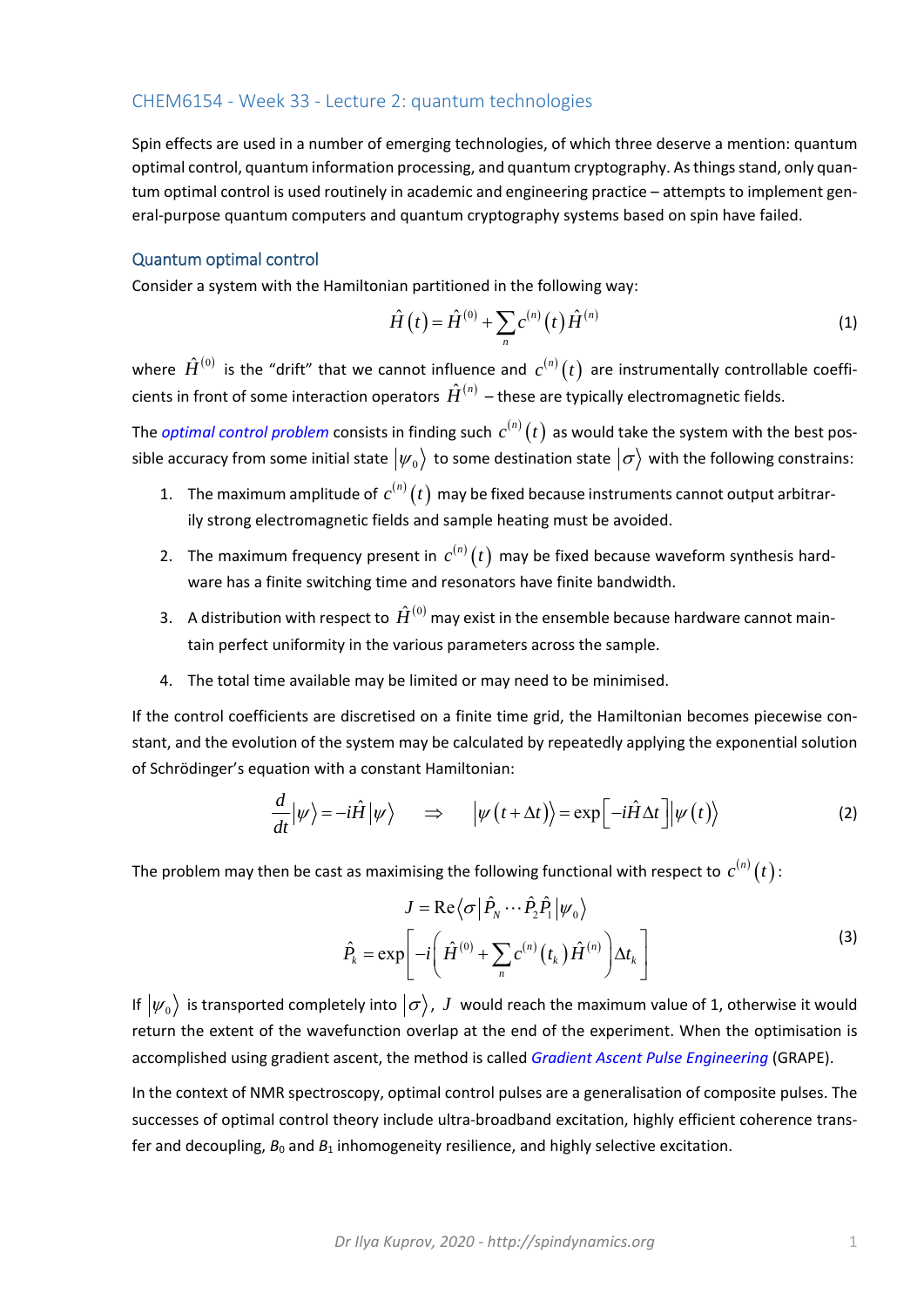## Quantum annealers

At the time of writing, only one type of quantum computing devices is available as finished products on the market – the devices solving a particular type of discrete optimisation problem. Consider a function of multiple discrete variables  $f(x_1, x_2, ..., x_n)$ . Because the variables are discrete, the standard gradient descent methods are not available, and it may be demonstrated that no methods exist in classical computing that would be more efficient in general than the very expensive exhaustive search.

Discrete optimisation problems are ubiquitous in physics, mathematics, and computer science: map col‐ ouring, semiconductor circuit fault diagnostics, financial portfolio management, drug design, machine learning, *etc.* Many such problems are mathematically equivalent to the problem of finding the lowest energy state of a spin system with the following Hamiltonian:

$$
\hat{H} = \sum_{k} \left( \omega_{\mathbf{X}}^{(k)} S_{\mathbf{X}}^{(k)} + \omega_{\mathbf{Y}}^{(k)} S_{\mathbf{Y}}^{(k)} + \omega_{\mathbf{Z}}^{(k)} S_{\mathbf{Z}}^{(k)} \right) + 2\pi \sum_{k>n} J_{kn} \left( S_{\mathbf{X}}^{(k)} S_{\mathbf{X}}^{(n)} + S_{\mathbf{Y}}^{(k)} S_{\mathbf{Y}}^{(n)} + S_{\mathbf{Z}}^{(k)} S_{\mathbf{Z}}^{(n)} \right)
$$
(4)

Attempts at hardware implementations based specifically on spin have failed, but systems mathematically identical to spins (arrays of SQUIDs, arrays of optical parametric oscillators) do exist.

In particular, the commercially available *D*-Wave quantum annealer works in the following way:

- 1. A coupled system of SQUIDs is created with the Zeeman frequencies and the couplings  $J_{\mu}$ specified by the user. Only a subset of the full Hamiltonian in Equation (4) is available: the couplings are  $S^{(k)}_{Z} S^{(n)}_{Z}$ , and the Zeeman interactions are  $S^{(k)}_{X}$  and  $S^{(k)}_{Z}$ .
- 2. The initial Hamiltonian is set to a simple Zeeman term without couplings, the system is cooled to a temperature that has *kT* far below the energy gap between the ground state and the first excited state of the Hamiltonian, and allowed to equilibrate.
- 3. The Hamiltonian is slowly changed: the simple Zeeman term is faded out and the true prob‐ lem Hamiltonian is faded in. It may be demonstrated that, if the process is sufficiently slow, the system will stay in the instantaneous ground state throughout the process.
- 4. The final ground state is read out, it corresponds to the minimum energy configuration.

While the academic community (predictably, the spin people) are critical about the claims made by *D‐Wave*, it is beyond reasonable doubt that the device works as advertised. An implementation of the same mathematics using optical parametric oscillators is called a *coherent Ising machine*.

## Universal quantum computers

While the devices described in the previous section do solve a specific class of problems, they are not programmable in the same sense as classical computers. More precisely, they are not Turing machines. A *universal quantum computer* is a generalisation of a classical Turing machine, where:

- 1. The set of states is replaced by the Hilbert space (the set of all wavefunctions) of the quan‐ tum system, in which superpositions of states are allowed. For example while a "classical" bit only has two states  $|0\rangle$  and  $|1\rangle$ , a "quantum" bit can also be  $\alpha|0\rangle + \beta|1\rangle$ , where  $\alpha$ and  $\beta$  are complex numbers; the normalisation condition dictates that  $|\alpha|^2 + |\beta|^2 = 1$ .
- 2. The transition between states is accomplished using the quantum equivalent of logic gates – unitary operators of the form  $\exp\left(-i\hat{H}t\right)$  where  $\hat{H}$  is some Hamiltonian.